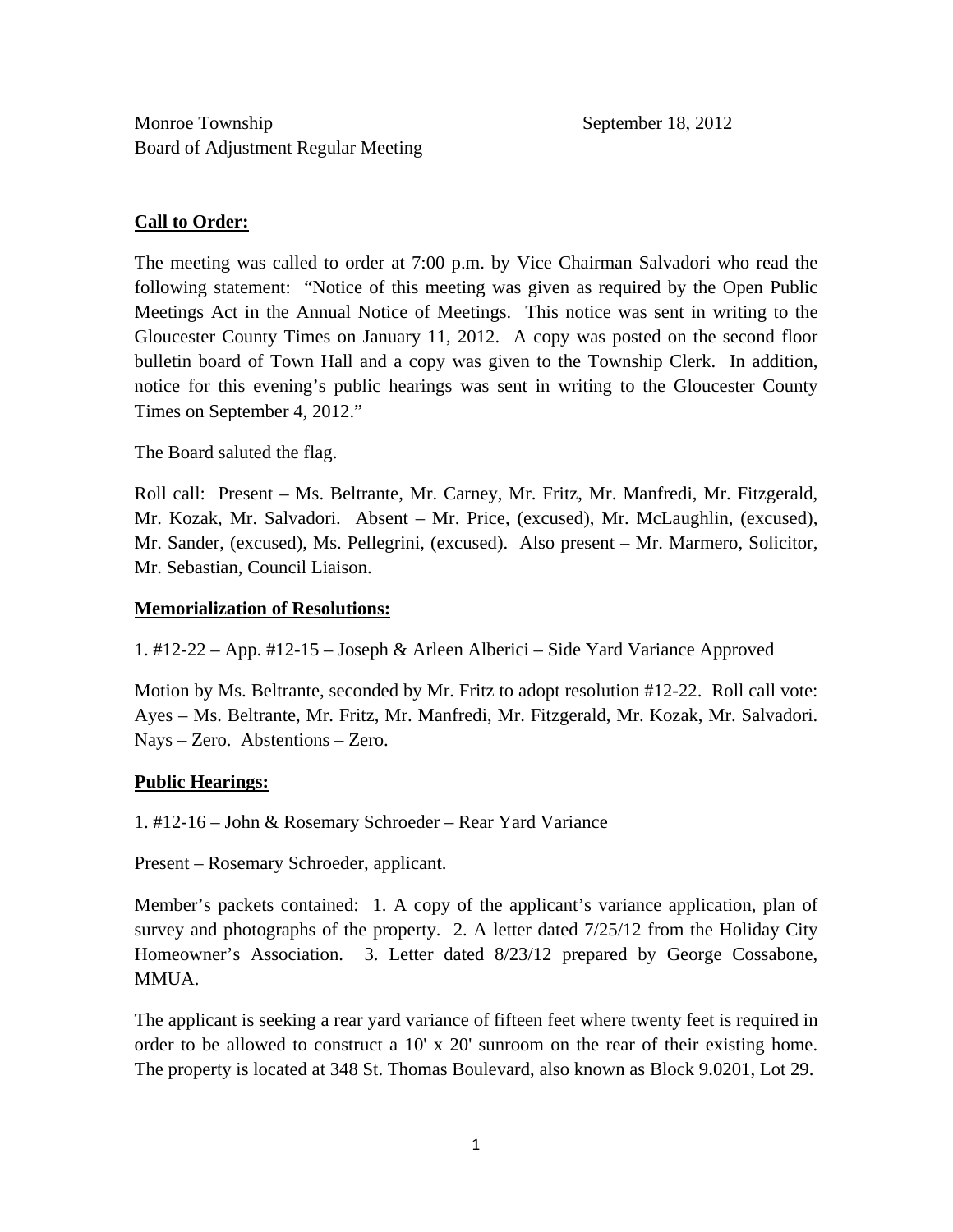#### **Public Hearings: (continued)**

#### 1. #12-16 – John & Rosemary Schroeder (continued)

Mrs. Schroeder was sworn in by Mr. Marmero. Mr. Salvadori asked Mrs. Farrell if the application contained the necessary information to be deemed complete. Mrs. Farrell replied that it did. Motion by Mr. Fritz, seconded by Mr. Fitzgerald to deem application #12-16 complete. Voice vote; all ayes, motion passed.

Mrs. Schroeder stated that they have an existing 10' x 20' deck where they would like to put an enclosed sunroom. The existing deck will be removed. She stated that when she purchased the property, the previous owner had received an approval from the homeowner's association allowing her to construct a 12' x 16' sunroom; however Mrs. Schroeder was told she could not go out twelve feet. The previous owner mailed her the approval she had received from the association allowing for a 12' x 16' sunroom. Also her neighbor has a sunroom that is 12' x 16' and was told they received a variance. Mrs. Schroeder asked if they could propose a 12' x 16' or 12' x 20' sunroom. Photographs were provided of the neighbor's sunroom and marked as Exhibit A-1. Mr. Marmero commented that the applicant would have to amend her application to ask for a 12' x 20' sunroom. In addition, she will have to get a re-approval from the homeowner's association since her approval was for the 10' x 20' sunroom. There was some discussion concerning the property behind the applicant's property. Mrs. Schroeder stated that there are woods behind her; however the MMUA owns a utility easement on her property. Mr. Marmero stated that it would be the decision of the Board if they feel they have enough information to amend the application and vote on the application this evening. Instead of the five foot rear yard there would be a three foot rear yard. Mrs. Schroeder stated that there aren't any drainage problems on the property. The application was amended proposing a 12' x 20' sunroom with a variance for seventeen feet, leaving a three foot rear yard.

Motion passed to open the hearing to the public. There being none, motion passed to close the hearing to the public.

Motion by Mr. Fritz, seconded by Mr. Carney to approve the rear yard variance of seventeen feet to allow a 12' x 20' sunroom conditioned upon the applicant submitting approval from the homeowner's association. Roll call vote: Ayes – Mr. Fritz, Mr. Carney, Ms. Beltrante, Mr. Manfredi, Mr. Fitzgerald, Mr. Kozak, Mr. Salvadori. Nays – Zero. Abstentions – Zero.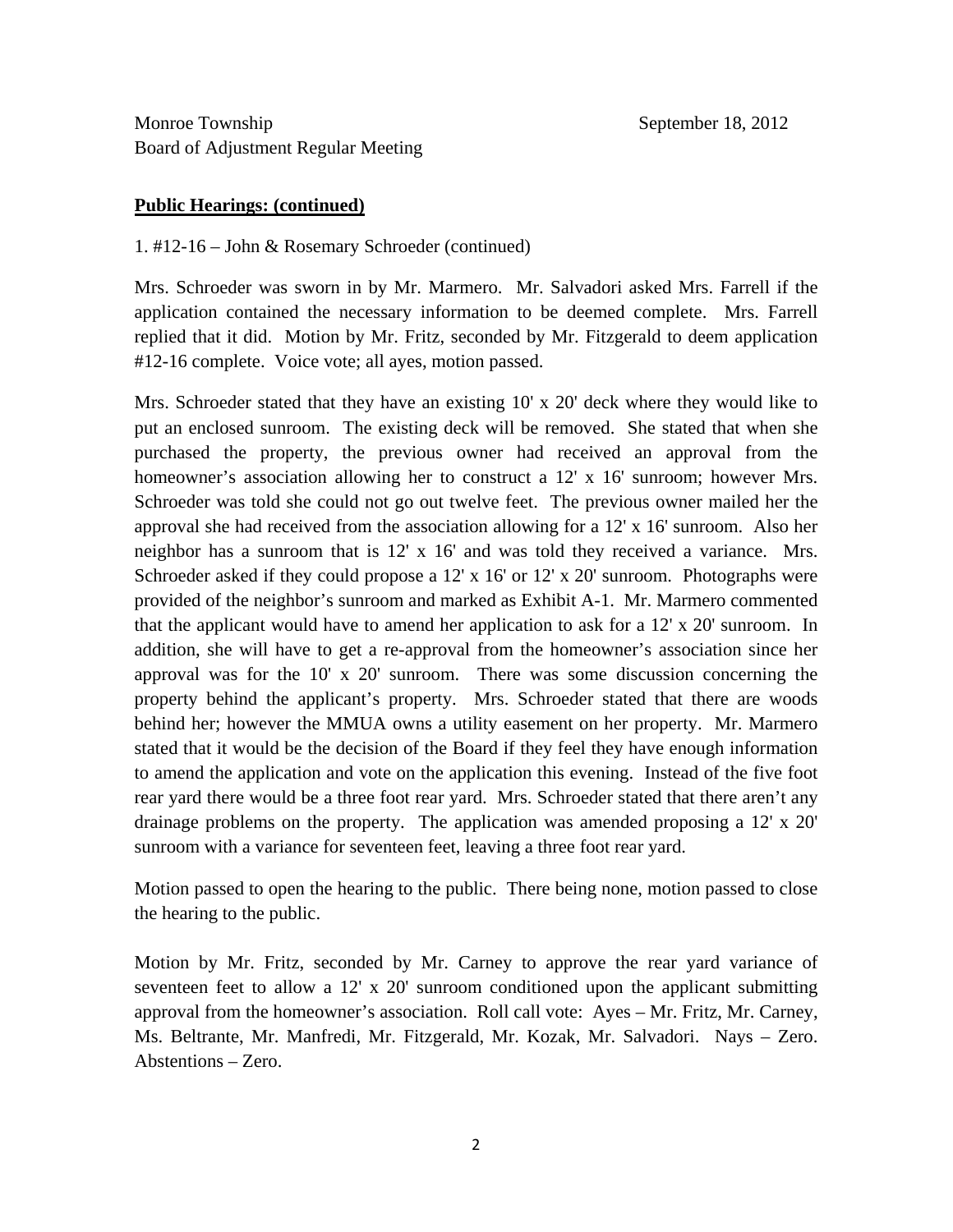## **Public Hearings: (continued)**

2. #12-17 – Mary Taylor – Rear Yard Variance

Present – Mary Taylor, applicant.

Member's packets contained: 1. A copy of the applicant's variance application, survey, and photographs of the property. 2. A copy of the approval from the Holiday City Homeowner's Association.

The applicant is proposing to construct a 14' x 20' sunroom on the rear of her existing home and is requesting a variance to allow a twelve foot rear yard where twenty feet is required. The property is located at 210 San Juan Court, also known as Block 9.0104, Lot 30.

Ms. Taylor was sworn in by Mr. Marmero. Mr. Salvadori asked Mrs. Farrell if the application contained the necessary information to be deemed complete. Mrs. Farrell replied that it did. Motion by Mr. Fritz, seconded by Mr. Carney to deem application #12- 17 complete. Voice vote; all ayes, motion passed.

Ms. Taylor stated that she was before the Board requesting a variance to be allowed to construct a sunroom on the rear of her existing home. Mr. Marmero explained why she needed the variance as she stated she didn't understand what the variance was for. He explained that she needed a rear yard variance of eight feet to allow her sunroom to be twelve feet from the rear property line where twenty feet is required. Mrs. Farrell asked if there were any drainage problems on her property. Ms. Taylor replied that there weren't any drainage problems. Ms. Beltrante asked what the concrete area was on the side of the house. Ms. Taylor replied that the previous owner's placed the patio on the side of the house. She also testified that she has neighbors that have similar sunrooms to the one she is proposing.

Motion passed to open the hearing to the public. There being none, motion passed to close the hearing to the public. Mr. Marmero stated that there was a letter received in objection to the variance from a Jane van den Broek, who is not present, so the letter is essentially hearsay. It was noted that the person who sent the letter lived on a different street and not adjacent to the applicant.

Motion by Mr. Fitzgerald, seconded by Mr. Fritz to approve the rear yard variance of eight feet. Roll call vote: Ayes – Mr. Fitzgerald, Mr. Fritz, Ms. Beltrante, Mr. Carney, Mr. Manfredi, Mr. Kozak, Mr. Salvadori. Nays – Zero. Abstentions – Zero.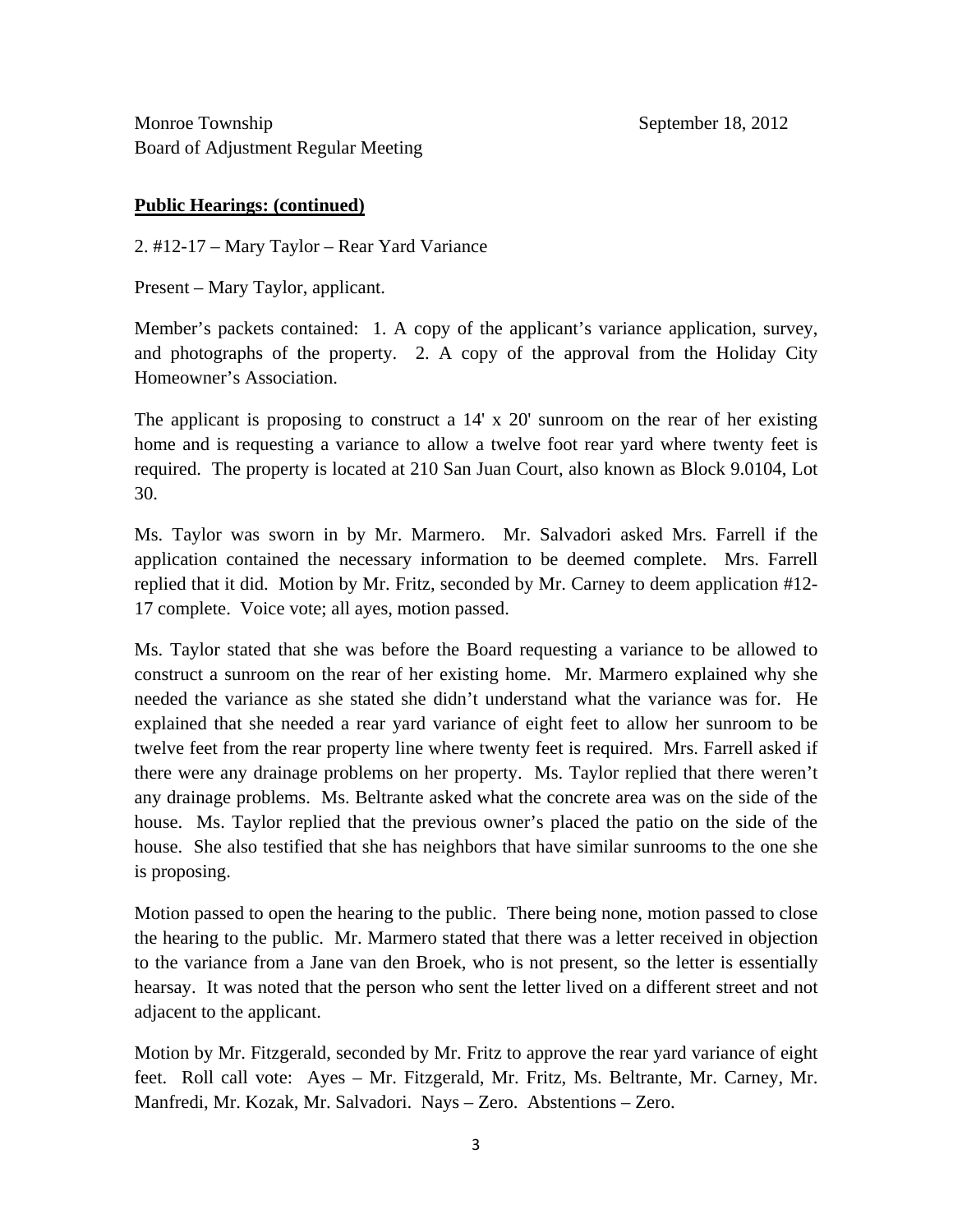## **Public Hearings: (continued)**

3. #12-18 – Joseph Garrison – Side Yard Variance

Present – Joseph Garrison, applicant.

Member's packets contained: 1. A copy of the applicant's variance application, photographs of the property, and survey.

The applicant is before the Board requesting a side yard variance of fifteen feet for an existing building he constructed to protect the Alpacas he raises on his property. The required side yard is fifty feet because of the livestock and he is proposing thirty-five feet. The property is located at 2730 S. Black Horse Pike, also known as Block 5501, Lot 10.

Mr. Garrison was sworn in by Mr. Marmero. Mr. Salvadori asked Mrs. Farrell if the application contained the necessary information to be deemed complete. Mrs. Farrell replied that it did. Motion by Mr. Fritz, seconded by Ms. Beltrante to deem application #12-18 complete. Voice vote; all ayes, motion passed.

Mr. Garrison stated he was before the Board to request a variance to allow his building to remain thirty-five feet from the side property line. The property next to him is owned by Shorty's Junk Yard. The building was placed in that area because water does not run down that way through the building and it keeps the Alpacas dry. He testified that at the time, he asked a couple of people, not from the Township, if he needed a permit to construct this type of building and they told him he did not because it's basically a roof with open sides. Mr. Garrison displayed a pair of gloves made from the Alpacas fleece; he stated they are sheared once a year. He testified that Shorty's is his only neighbor; there aren't any homes on the other side or behind his property.

Motion passed to open the hearing to the public. There being none, motion passed to close the hearing to the public.

Mr. Marmero asked if Mr. Garrison was operating a business from the property. Mr. Garrison stated that the business is not operated from his property, but there is a business associated with the Alpacas. Mr. Marmero stated that Mr. Weikel's paperwork also indicates a grading plan might be required, which will be at the discretion of the Township engineer. Motion by Mr. Carney, seconded by Ms. Beltrante to approve the side yard variance of fifteen feet conditioned upon the applicant submitting a grading plan if required. Roll call vote: Ayes – Mr. Carney, Ms. Beltrante, Mr. Fritz, Mr. Manfredi, Mr. Fitzgerald, Mr. Kozak, Mr. Salvadori. Nays – Zero. Abstentions – Zero.